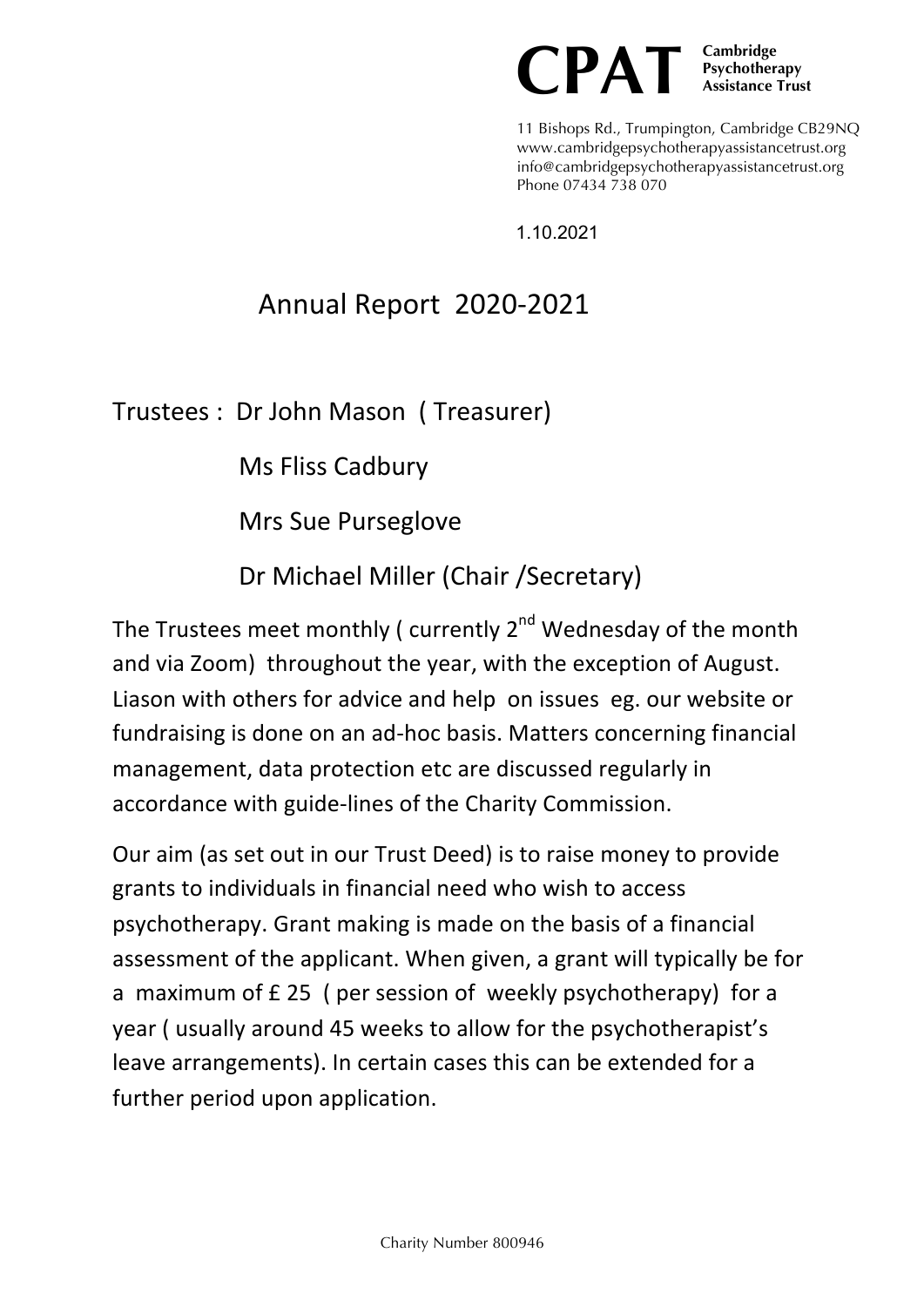## **CPAT Experiment Psychotherapy Assistance Trust**

During this year ( $1.4.2020 - 31.3.21$ ) we have awarded grants to fourteen recipients, totalling £8,266 (14 refers to the number of *recipients* whose grant cheques were cashed during the financial *year.* Sometimes there is considerable delay between the issuing and *cashing of cheques.* 18 people were in receipt of a grant during the *year.* Of these, 8 were new grant recipients, and 10 carried over their *grants from the previous year).* Nineteen psychotherapists registered with us. We received donations totalling £4900 including the Denman Trust (£2000) and the Strangward Charitable Trust (£2500).

We continue to collect information from our applicants through our diversity questionnaire . This shows very clearly that we are fulfilling our Charitable aims by assisting those in Cambridge who are most in financial need and from diverse ethnic backgrounds.

This period has been, as for everybody, very challenging .One major consequence for CPAT has been that alongside moving over to virtual trustee meetings, we have stopped meeting with applicants as part of the application process. Whilst the loss of direct personal contact (in both cases) is important we have found, particularly in relation to applications, that the process is actually more streamlined and has removed some of the anxiety associated with applicants having their finances scrutinised in person. Recently a major donor who has also been involved as a psychotherapist to several applicants confirmed that the process of application is experienced as being both straightforward and helpful.

In relation to future planning we are anticipating that the demand for help from CPAT will grow as a consequence of a general increase